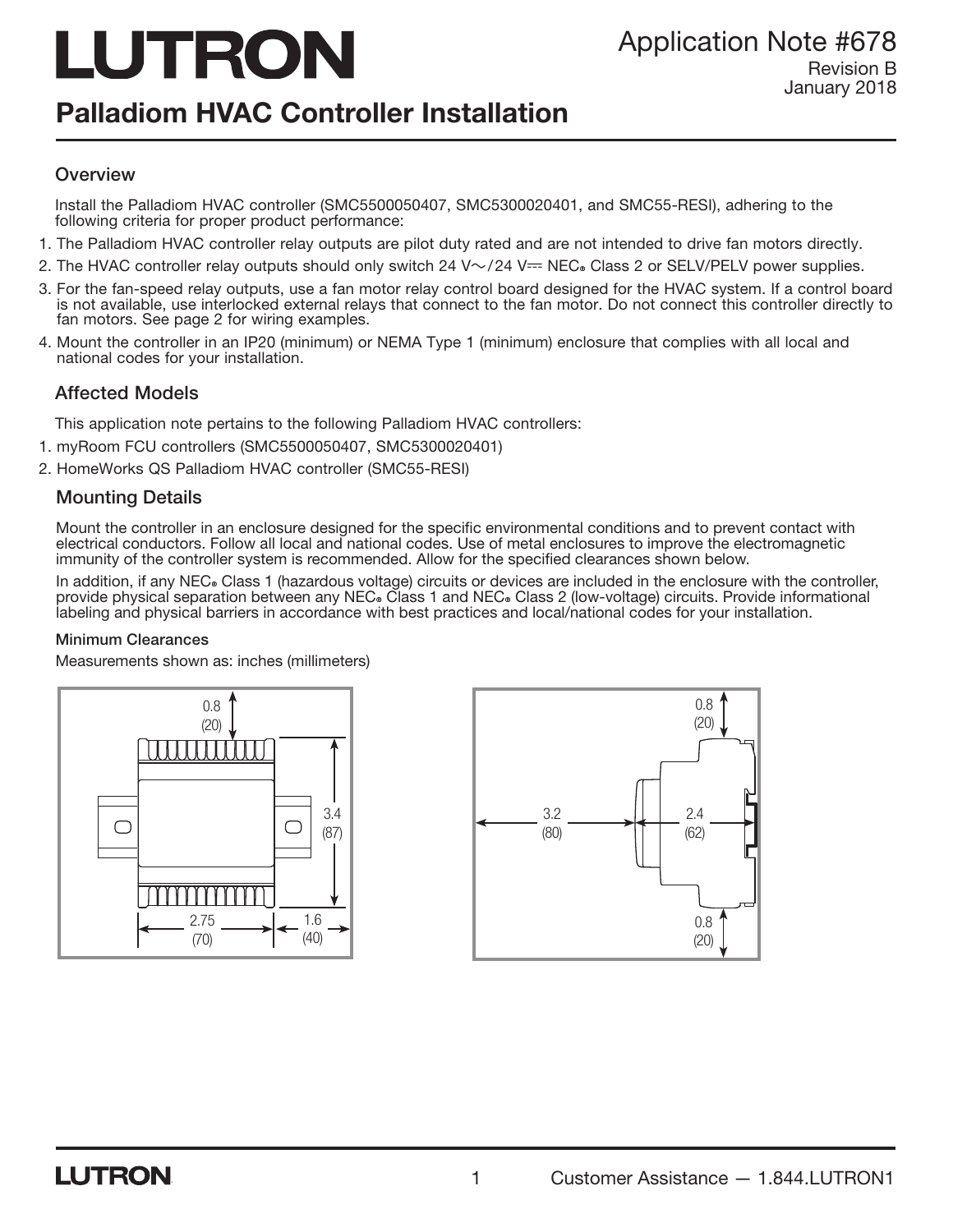## Wiring Details

## Powering the Controller and Controller's Relays

Use 24 V~ (50/60 Hz +/-10%) or 24 V== (+/-10%) to power the controller. Lutron recommends using 24 V~ or 24 V $\rightleftharpoons$  external relays switched by the controller. The HVAC system can provide a 24 V $\sim$  source (if available), or use a 24 V- power supply from the Lutron system's QS link (QSPS-DH-1-75 or MQSPS-DH-1-30). If a Lutron power supply is used, confirm the power supply can provide enough Power Draw Units (PDUs):

– The controller requires 5 PDUs, or 4 W/6 VA.

– External relays require one PDU per 33 mA. For example, a 33 mA relay will consume 1 PDU.

Wiring examples are shown on the next page. For more information, see "Power Draw Units on the QS Link" (P/N 369405) on www.lutron.com

## Wiring the Controller to the HVAC System

The HVAC controller relay outputs should only switch 24 V $\sim$ /24 V== NEC. Class 2 or SELV/PELV power supplies. If using external relays, confirm sufficient isolation between line-voltage and low-voltage within the relay. Examples for wiring to a relay control board and to interposing external relays are shown below.

Example 1: Wiring to a Fan Coil Unit (FCU) control board or low-voltage inputs at 24 V $\sim$ 

Wire the controller's relay outputs according to the diagram below (4-pipe FCU, On/off valve, 3-speed fan)

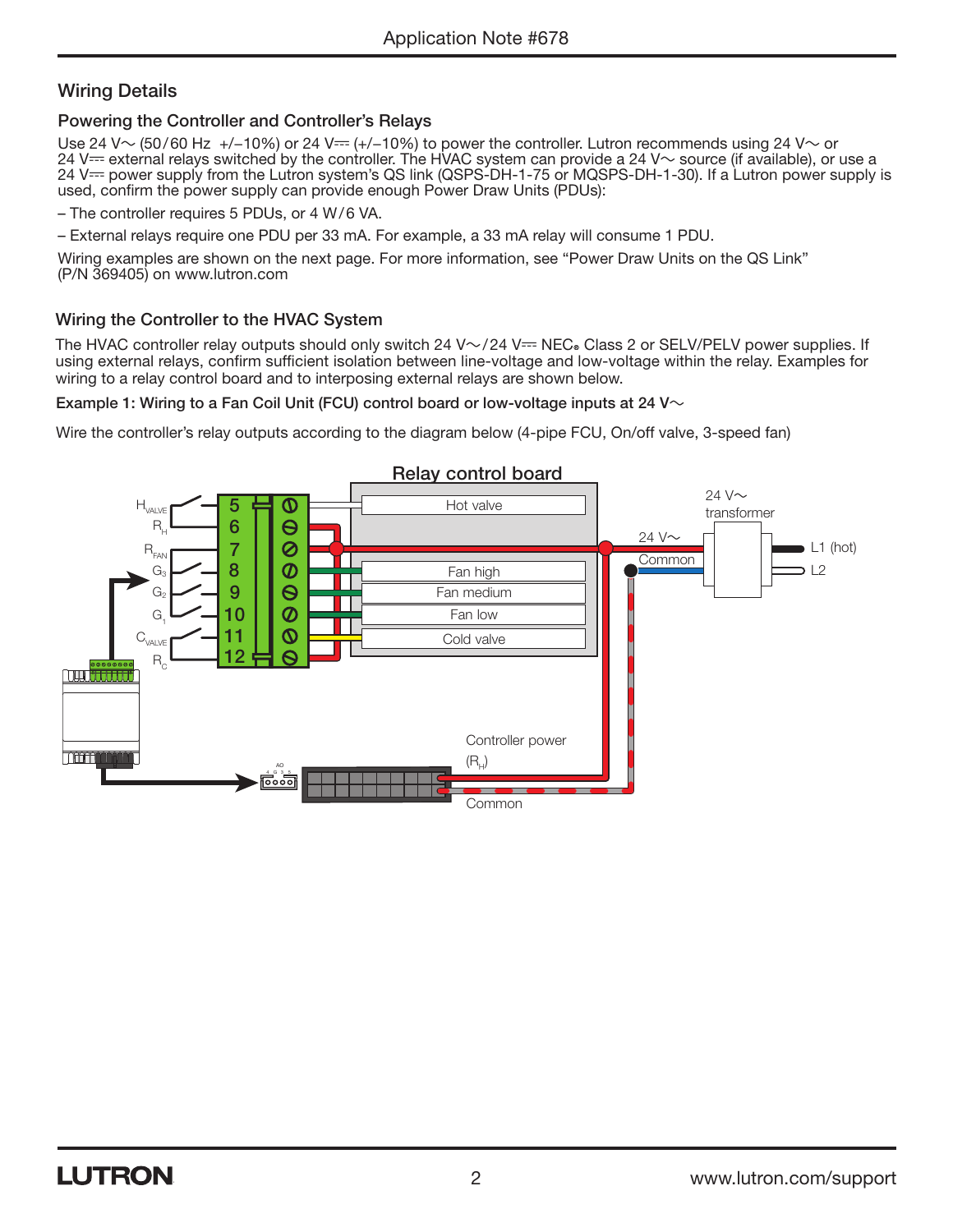Example 2: Wiring to a Fan Coil Unit (FCU) using interlocked external relays at 24 V---

Wire the controller's output relays according to the diagram below (4-pipe FCU, On/off valve, 3-speed fan). Note the fan's external relays are interlocked to prevent two speeds from turning on simultaneously. Wire the normally closed (NC) output of the external fan relay to the input of the next fan relay as shown below (\*).



## 0-10  $V =$  Signal Wiring

For 0-10 V--- signal wiring, refer to Application Note #651 (048651) "Controlling 0–10 V--- Fan / Valve Actuators with a Palladiom HVAC Controller" at www.lutron.com.